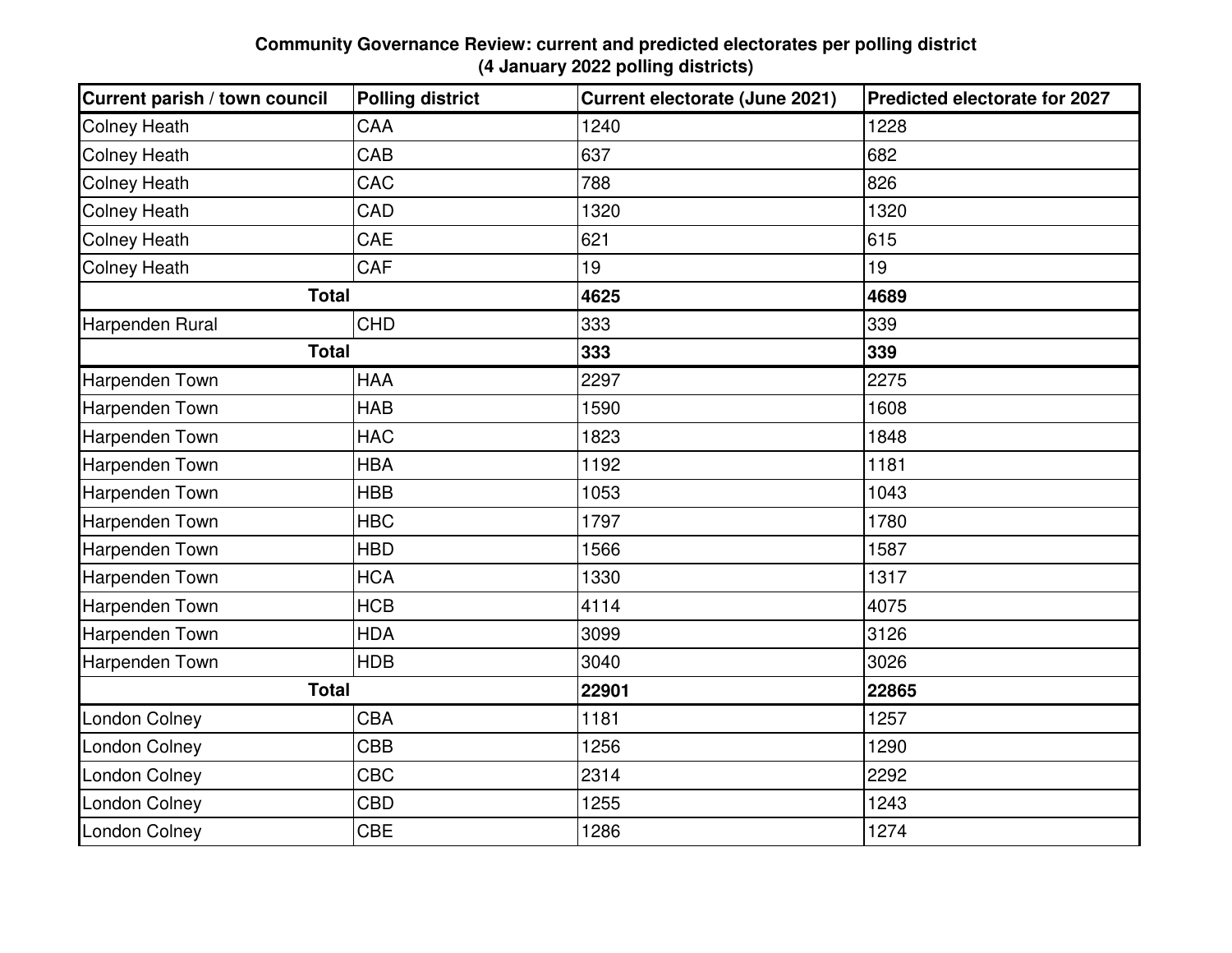## **Community Governance Review: current and predicted electorates per polling district (4 January 2022 polling districts)**

| <b>Total</b>      |            | 7292  | 7355  |
|-------------------|------------|-------|-------|
| Redbourn          | <b>CHA</b> | 2364  | 2367  |
| Redbourn          | <b>CHB</b> | 1804  | 1787  |
| <b>Total</b>      |            | 4168  | 4154  |
| Sandridge         | <b>CCA</b> | 1473  | 1468  |
| Sandridge         | <b>CCB</b> | 2326  | 2304  |
| Sandridge         | CCC        | 2565  | 2540  |
| Sandridge         | <b>CCD</b> | 2601  | 2848  |
| <b>Total</b>      |            | 8965  | 9160  |
| <b>St Michael</b> | <b>CHC</b> | 298   | 295   |
| <b>St Michael</b> | <b>CHE</b> | 90    | 89    |
| <b>Total</b>      |            | 388   | 384   |
| St. Stephen       | <b>CDA</b> | 1046  | 1036  |
| St. Stephen       | <b>CDB</b> | 1916  | 1898  |
| St. Stephen       | CDC        | 1086  | 1076  |
| St. Stephen       | CDD        | 959   | 1124  |
| St. Stephen       | <b>CDE</b> | 947   | 1107  |
| St. Stephen       | <b>CEA</b> | 2631  | 2676  |
| St. Stephen       | <b>CEB</b> | 2871  | 2862  |
| <b>Total</b>      |            | 11456 | 11777 |
| Wheathampstead    | <b>CFA</b> | 1479  | 1465  |
| Wheathampstead    | <b>CFB</b> | 834   | 826   |
| Wheathampstead    | <b>CFC</b> | 1404  | 1440  |
| Wheathampstead    | <b>CFD</b> | 1285  | 1273  |
| <b>Total</b>      |            | 5002  | 5003  |
|                   | AAA        | 921   | 912   |
|                   | AAB        | 1951  | 1932  |